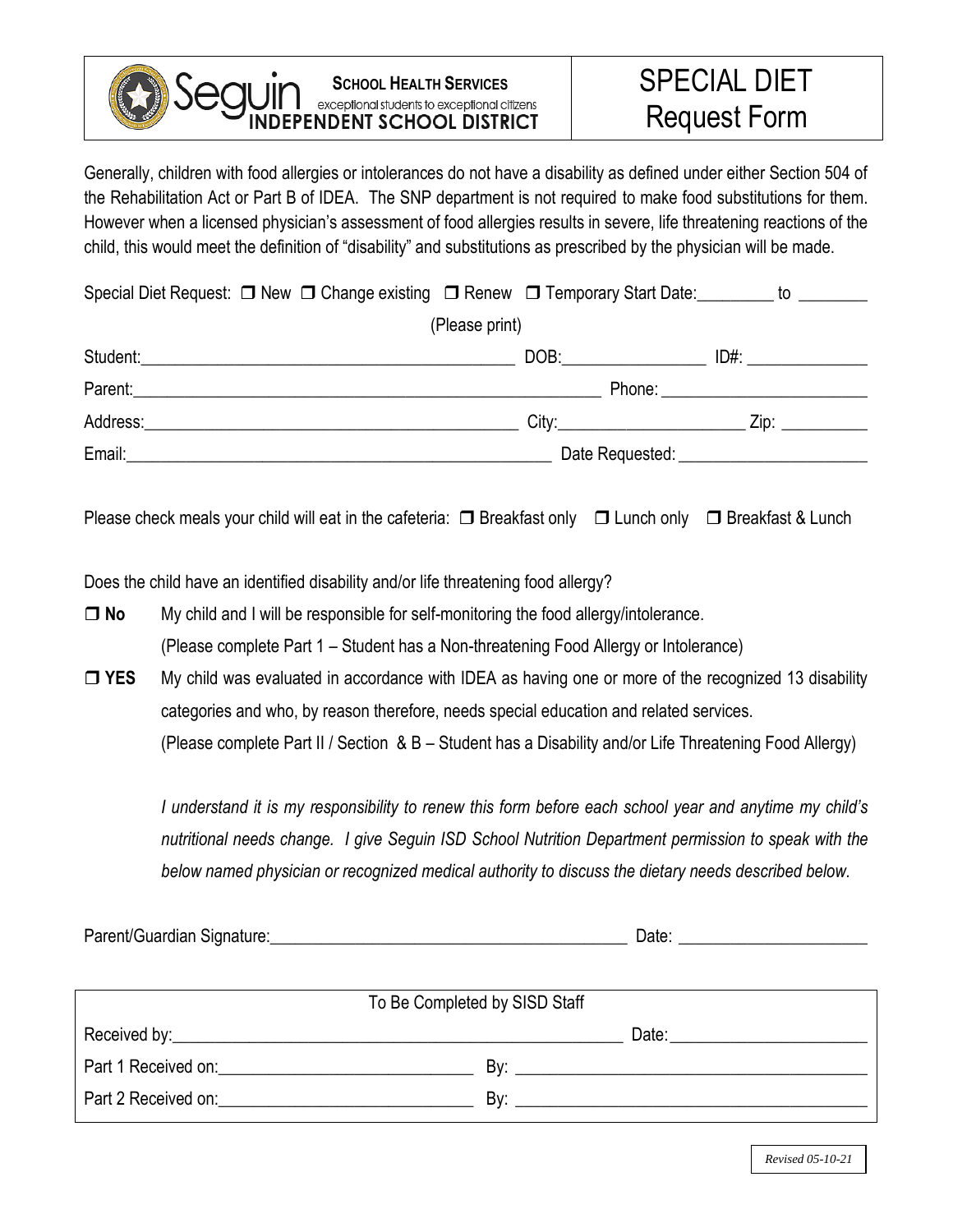| <b>SCHOOL HEALTH SERVICES</b>                                                                       |                                                                                              |                                                           | <b>SPECIAL DIET</b><br>Request Form - Part I |  |  |  |
|-----------------------------------------------------------------------------------------------------|----------------------------------------------------------------------------------------------|-----------------------------------------------------------|----------------------------------------------|--|--|--|
|                                                                                                     |                                                                                              |                                                           |                                              |  |  |  |
| TO BE COMPLETED BY A RECOGNIZED MEDICAL AUTHORITY TREATING THIS STUDENT<br>Directions:              |                                                                                              |                                                           |                                              |  |  |  |
| Part I - if the student has a non-threatening food allergy or intolerance                           |                                                                                              |                                                           |                                              |  |  |  |
|                                                                                                     | Part II Section A & B – if the student has a disability and/or life threatening food allergy |                                                           |                                              |  |  |  |
| Physician (Printed Name)                                                                            | Physician's Signature                                                                        |                                                           | Date                                         |  |  |  |
|                                                                                                     |                                                                                              | Phone: <u>with the state of the state of the state of</u> |                                              |  |  |  |
| PART I - NON-LIFE THREATENING FOOD ALLERGY OR FOOD INTOLERANCE (check all that apply)               |                                                                                              |                                                           |                                              |  |  |  |
| FOOD: □ Eggs NUTS: □ Peanuts □ Tree Nuts □ Sesame Seeds                                             |                                                                                              |                                                           |                                              |  |  |  |
| LACTOSE INTOLERANCE/DAIRY :□ NO milk □ Avoid ALL dairy products □ Avoid ALL dairy in baked products |                                                                                              |                                                           |                                              |  |  |  |
| FISH:                                                                                               |                                                                                              |                                                           |                                              |  |  |  |